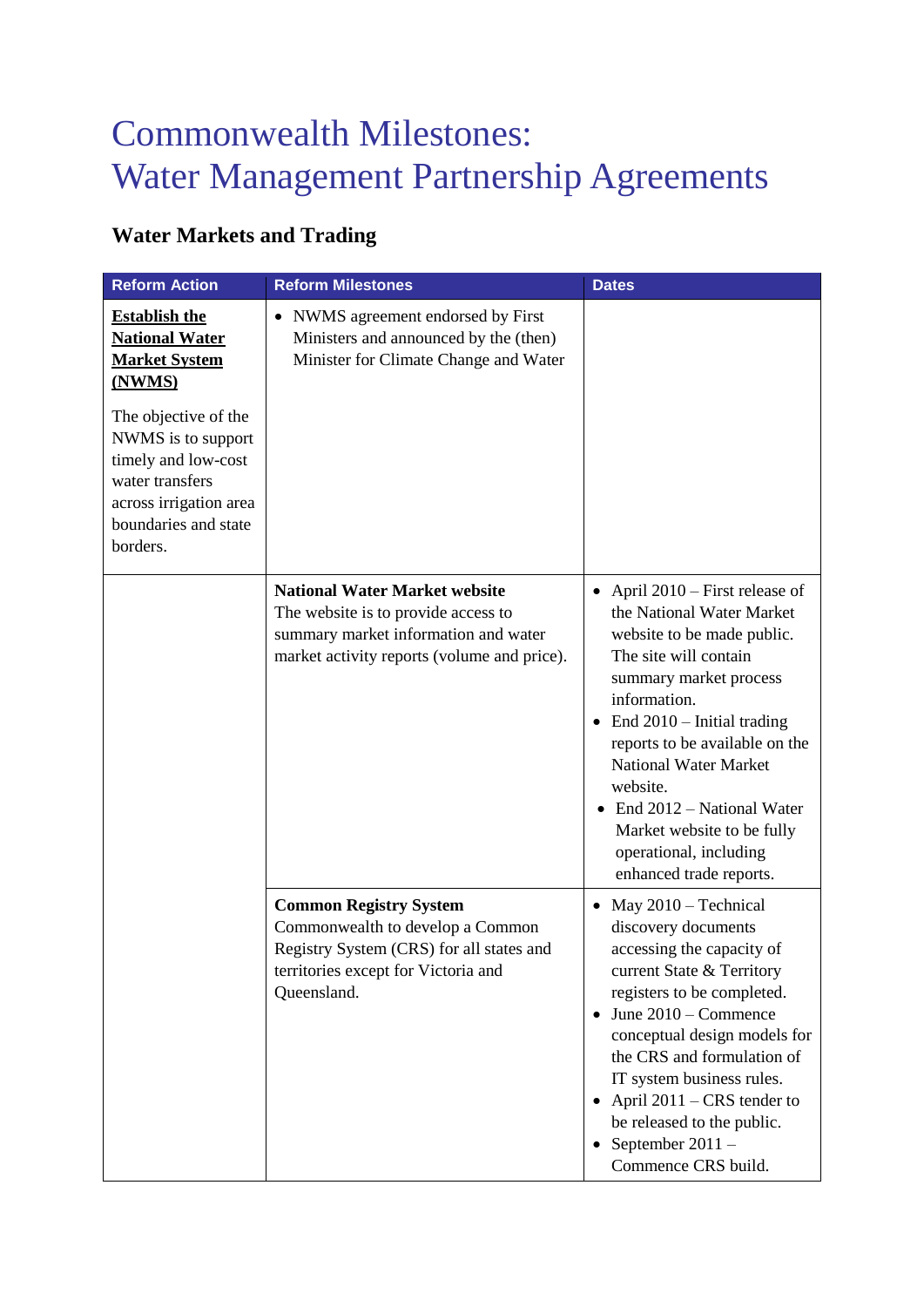| <b>Reform Action</b> | <b>Reform Milestones</b>                                                                                                                                                                                                                                                          | <b>Dates</b>                                                                                                                                                                                                                                                                                                                                                                                                    |
|----------------------|-----------------------------------------------------------------------------------------------------------------------------------------------------------------------------------------------------------------------------------------------------------------------------------|-----------------------------------------------------------------------------------------------------------------------------------------------------------------------------------------------------------------------------------------------------------------------------------------------------------------------------------------------------------------------------------------------------------------|
|                      | <b>Enhancements to Victorian and</b><br><b>Queensland Registers</b><br>Victoria and Queensland have undertaken<br>significant work on their registry systems.<br>System enhancements to be implemented to<br>their existing registers to achieve the<br>NWMS and COAG objectives. | • May $2010$ – Complete initial<br>enhancements to Victoria's<br>current registry system to<br>allow greater communication<br>between existing New South<br>Wales, Victorian and South<br>Australian registry systems.<br>End 2012 – Complete all<br>enhancements to Victoria's<br>current registry system.<br>$\bullet$ End 2012 – Complete all<br>enhancements to<br>Queensland's current<br>registry system. |
|                      | <b>Interim Interoperability between State</b><br>and Territory Registers<br>Implement changes to existing MDB state<br>registers to progress efficient interstate<br>trades.                                                                                                      | May $2010$ – Complete initial<br>$\bullet$<br>enhancements for interim<br>interoperability to Victoria's<br>current registry system.<br>End 2010 – Enhancements<br>of existing New South Wales<br>and South Australian<br>registers to be completed, to<br>allow for greater<br>communication between<br>existing New South Wales,<br>Victorian and South<br>Australian registry systems.                       |
|                      | Interoperability between all State and<br><b>Territory Registers</b><br>Upon finalisation of the design of the CRS,<br>the Commonwealth will focus on the<br>interoperability of the CRS to facilitate an<br>efficient interstate trade system.                                   | $\bullet$ Mid 2011 – Commence<br>enhancements to Queensland<br>and Victorian current<br>registry systems to enable<br>interoperability with the<br>CRS.<br>Sept $2011$ – Complete<br>enhancements to Queensland<br>and Victorian current<br>registry systems to enable<br>interoperability with the<br>CRS, this occurs in concert<br>with CRS development.                                                     |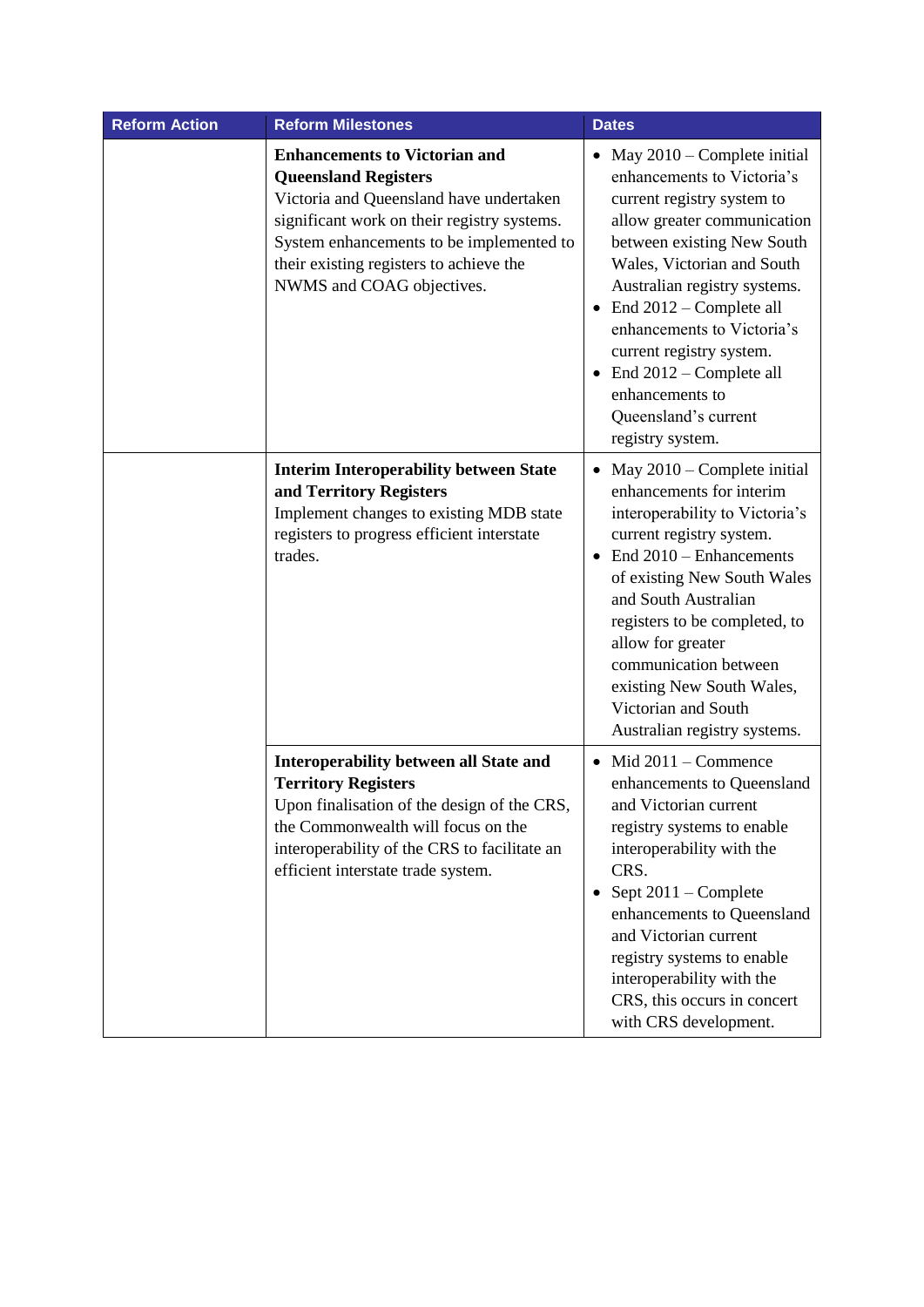| <b>Reform Action</b>                                                                                                              | <b>Reform Milestones</b>                                                                                  | <b>Dates</b>    |
|-----------------------------------------------------------------------------------------------------------------------------------|-----------------------------------------------------------------------------------------------------------|-----------------|
| Transparency and<br><b>Efficiency of Basin</b><br>Water markets -<br><b>Water Trading Rules</b><br>in the Murray<br>Darling Basin | ACCC to provide advice to the MDBA on water trading<br>rules as part of the development of the Basin Plan | March [Q1] 2010 |

## **Compliance and Enforcement**

| <b>Reform Action</b>                                                                                                                       | <b>Reform Milestones</b>                                                                                                                                                                                           | <b>Dates</b>                                                                                                                            |
|--------------------------------------------------------------------------------------------------------------------------------------------|--------------------------------------------------------------------------------------------------------------------------------------------------------------------------------------------------------------------|-----------------------------------------------------------------------------------------------------------------------------------------|
| <b>Establish a National</b><br>Framework for<br>Compliance and<br>Enforcement<br><b>Systems for Water</b><br>Resource<br><u>Management</u> | Review jurisdictions' performance against the project<br>milestones specified in Project Plans, through<br>Commonwealth assessment of Annual Progress Reports.<br>State reports are due 15 Oct each year 2011-2015 | Annual<br>assessment of<br>state Progress<br>Reports to be<br>completed by<br>Commonwealth<br>within 3 months<br>of state<br>submission |
|                                                                                                                                            | Review progress of the implementation of the National<br>Framework                                                                                                                                                 | On completion<br>of Year 4 of the<br>implementation<br>of the National<br>Framework.                                                    |
|                                                                                                                                            | Sentencing database project commencement                                                                                                                                                                           | Within 2 months<br>of COAG<br>approval                                                                                                  |
|                                                                                                                                            | Remote Sensing project commencement                                                                                                                                                                                | Within 2 months<br>of COAG<br>approval                                                                                                  |